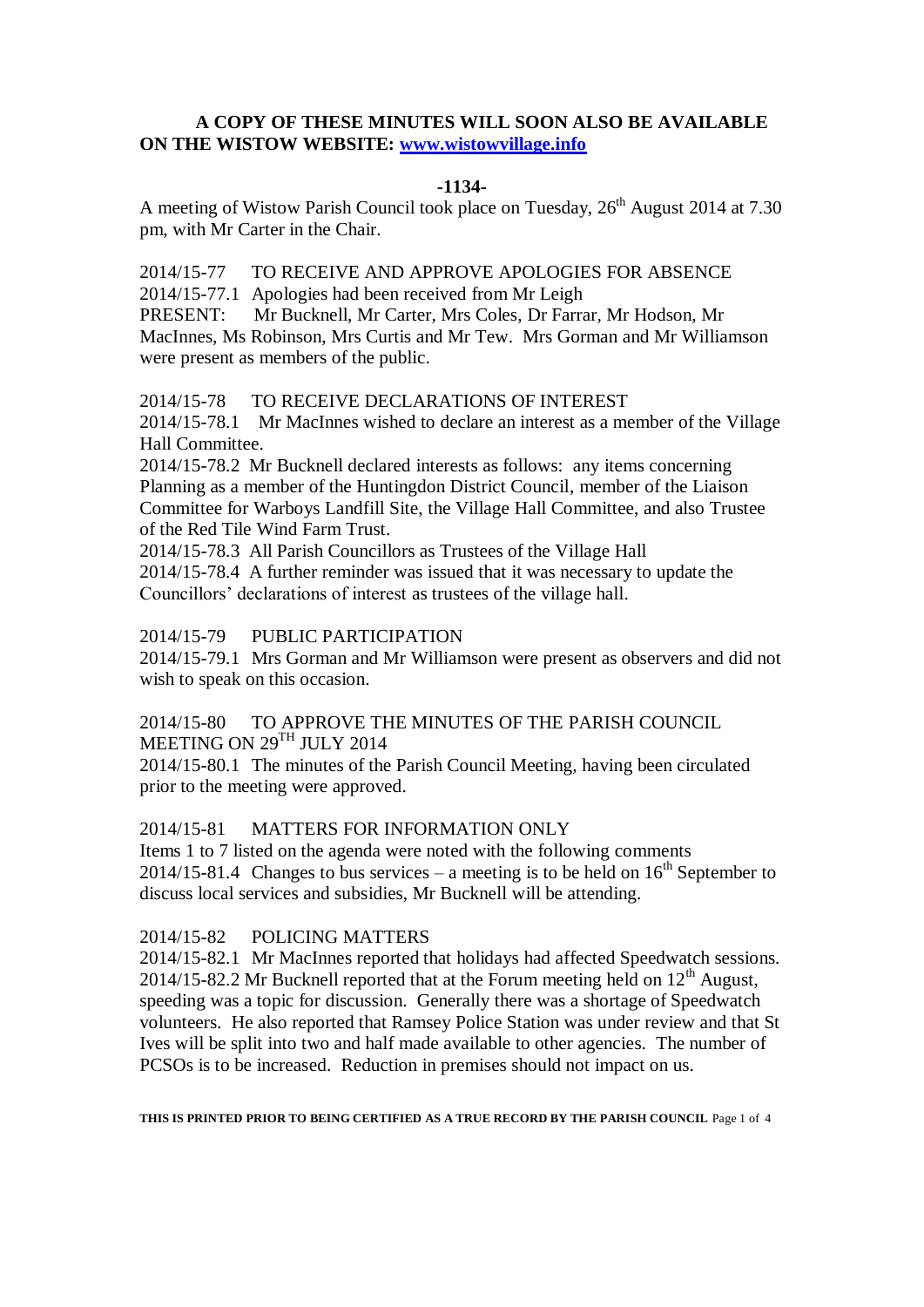#### -1135-

# 2014/15-83 REPORTS FROM COUNTY AND DISTRICT COUNCILLORS

2014/15-83.1 Mr Tew reported that work on the B1040 was now complete and its impact on accidents monitored. The faded white lines opposite the pub are reported. County has to cut £31m from its budget and some services will be affected. Recycling centres are under review.

2014/15-83.2 Mr Bucknell reported that District are committing to no rise in Council Tax for 5 years.

2014/15-83.3 Mrs Curtis reported that Huntingdon are entering into a strategic partnership with South Cambs and Cambs City to share resources and make savings. She reported that Council Tax will be frozen for next year with aspirations for a further 4 years. Main savings are to be made from back office functions.

### 2014/15-84 FINANCE

a) to approve the financial statement and cashflow prediction for 2014/15 2014/15-84.1 This had been circulated to Councillors present prior to the meeting and was unanimously agreed. It was agreed to hold a budget meeting prior to the next meeting to outline cost for the next financial year so that the precept can be discussed. Mr Carter, Dr Farrar, Mrs Coles and Ms Robinson would arrange a meeting. Mr Bucknell queried the entry under streetlight replacement and it was explained that this is earmarked funds, not expenditure but with an aging stock of streetlights it may become necessary to purchase new lamps in the future. b) to approve payment of outstanding amounts : nothing outstanding.

### 2014/15-85 CORRESPONDENCE

2014/15-85.1 Mr Bucknell would enquire whether Rooks Barn was listed and what the current situation was with regard to planning. With regard to the trees, no one was sure who they belonged to and who had taken responsibility to pollard them in the past. The Clerk would contact Mrs Juggins and ask.

# 2014/15-86 TO CONSIDER ANY PLANNING APPLICATIONS RECEIVED 2014/15-86.1 1401295FUL Retention of extensions and alterations to farmhouse, Dorringtons Farm, Cross Drove, Wistow. Approval recommended.

#### 2014/15-87 HIGHWAY WARDEN'S REPORT

2014/15-87.1 Still waiting for information from National Grid and ground screw updated quote.

2014/15-87.2 Damage to Church Street sign, Mr Bucknell would pass on the relevant contact details.

2014/15-87.3 Regarding the white lines at the junction of Parsonage Street and Church Street, Highways had been contacted.

2014/15-87.4 The Clerk would enquire what training was necessary for Mr Leigh taking over as Highway Warden.

### 2014/15-88 MAINTENANCE ISSUES

2014/15-88.1 Mr Burton and Mr Elmore would be asked to quote to apply clear preservative the the 'new' equipment.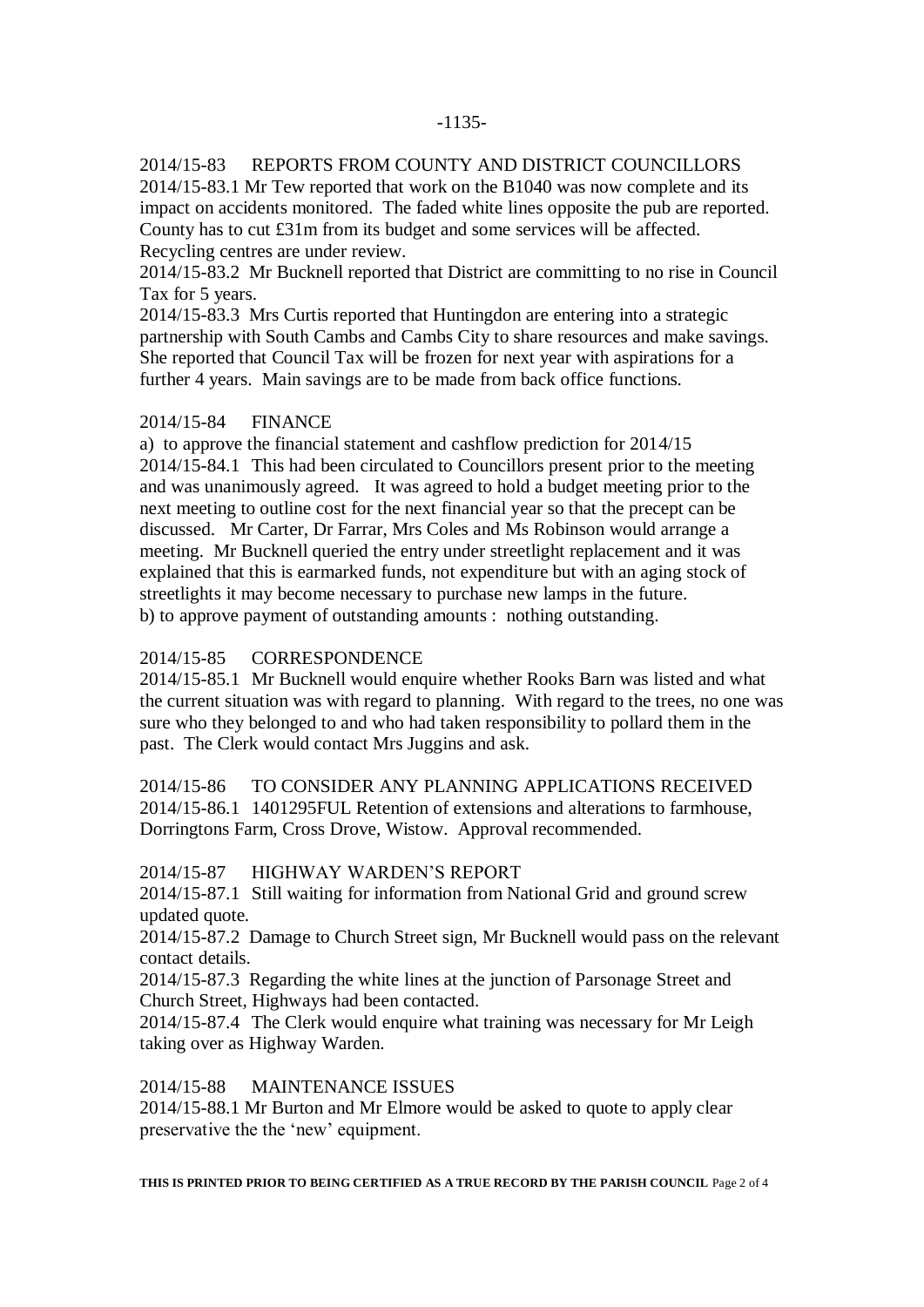2014/15-88.2 Playground rota Mr Leigh July no form yet received, Mr Hodson volunteered to do August, and September is his normal rota.

2014/15-88.3 No further contact from Mrs Blackhurst on churchyard tidying. 2014/15-88.4 Contact should be made regarding availability of hedging and trees in the coming weeks. Hedging can then be ordered.

2014/15-88.5 Removal of PC1 is instructed, attempts to share the cost with Balfour Beatty/CCC had failed, it was agreed that the lamp, once removed, should be delivered to the Clerk.

# 2014/15-89 VILLAGE HALL

2014/15-89.1 It was agreed that certain matters should be formally agreed and minuted by the Parish Council as Trustees of the Village Hall and to clarify the position of the Parish Council so that the representatives on the Committees can properly speak on its behalf. The following was agreed by all Councillors present: 2014/15-89.2 All proceeds from the sale of the current Village Hall can only be used to support the provision of a similar facility in the village.

2014/15-89.3 The Village Hall Committee has to make a decision on what they propose for the future of the Hall, and present the options to the Parish Council and the Village.

2014/15-89.4 Based on the proposal and options, residents of the village must make the decision.

2014/15-89.5 As many residents as possible must be involved in that decision and a house to house poll must be considered to ensure a significant consensus.

2014/15-89.6 Mr Farrar had prepared a draft leaflet for delivery to the whole village to explain the current situation with the Hall, Mr Carter, Mr Hodson, Mrs Coles and Mr Leigh would share delivery.

2014/15-90 PARISH PLAN ACTION PLAN WORKING PARTIES FEEDBACK AND UPDATE

a) Litter – Mr MacInnes, rubbish on Raveley Road reported on 11th

b) Countryside – Mr Hodson, - Slug pellets had been consumed by a dog in the village when out on a footpath and it had since died. An email had been received by another dog walker asking for reimbursement of vet bills following a similar incident. Whilst this is very unfortunate and our sympathy goes to those dog owners, farmers are entitled to take action to protect their crop. The Parish Council will liaise with local farmers to see if notices can be placed on farmland when chemicals are in use. Mr Carter would respond to Mrs Dewar's email.

The general condition of the village was discussed and it was agreed to identify specifics that would make a difference. Mr MacInnes asked for approval for the purchase of more weedkiller, agreed.

c) Village Hall, Mr MacInnes, Cricket on  $20<sup>th</sup>$  September.

d) Parish Plan Review – Dr Farrar, Mr Bucknell, Mr Carter – meeting to be arranged.

2014/15-91 ITEMS FOR WISTOW WARBLER AND WEB SITE 2014/15-91.1 Mr MacInnes needs more volunteers for speedwatch

**THIS IS PRINTED PRIOR TO BEING CERTIFIED AS A TRUE RECORD BY THE PARISH COUNCIL** Page 3 of 4